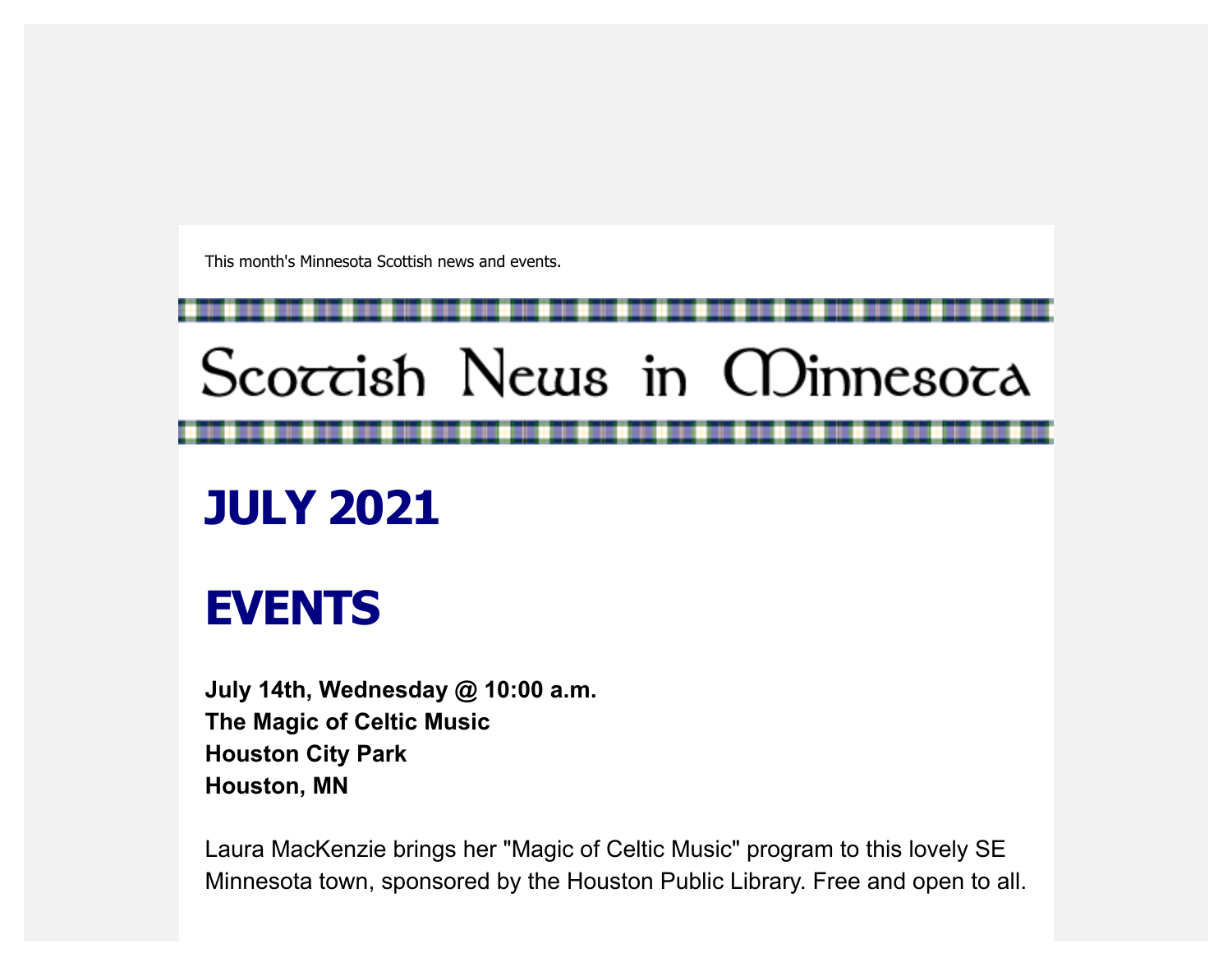**July 16th, Friday @ 10:30 a.m. The Magic of Celtic Music Chatfield City Park, Chatfield, MN**

Laura MacKenzie will be joined by Gary Rue on guitar for this special edition of her program The Magic of Celtic Music, sponsored by the Chatfield Public Library. Free and open to all.

[View on Google Maps](https://scottishamericancentermn.us10.list-manage.com/track/click?u=2fe4099001736ac4b948473e4&id=22376653a9&e=6b0ba04b53)

**July 17th, Saturday @ 9:00 a.m. to 10:00 p.m. Minnesota Scottish Fair and Highland Games Sampler Celtic Junction St. Paul, MN**

The Minnesota Scottish Fair & Highland Games had once again planned to host an all virtual fair for 2021 but in partnership with the Celtic Junction, we have decided to pull off a hybrid of virtual and in-person event!

On July 17th, 2021 we will be hosting a Children's Hour at 9 am (craft/story with Corral Johns and storytelling with Gustav Doc'Tain) and a short Heavy Games demo at 10 am via Facebook video. From 12pm-10pm, join us for an in-person event to take place at the Celtic Junction's new outdoor stage! The afternoon will be booked with live events featuring local musicians and performers followed by an evening of Ceilidh dancing with The Gunn Slingers. All afternoon events will also be streamed online. Come out to enjoy all things Scottish for a day and support the Scottish Fair so we can bounce back bigger next year!

Music by the Brian Boru Pipe Band, Stephanie Claussen, Laura Mackenzie with Dáithí Sproule & Ross Sutter, Eira, Dick Hensold, The Northerly Gales, and The Gunn Slingers. The Minnesota Scottish Celtic Dance, Royal Scottish Country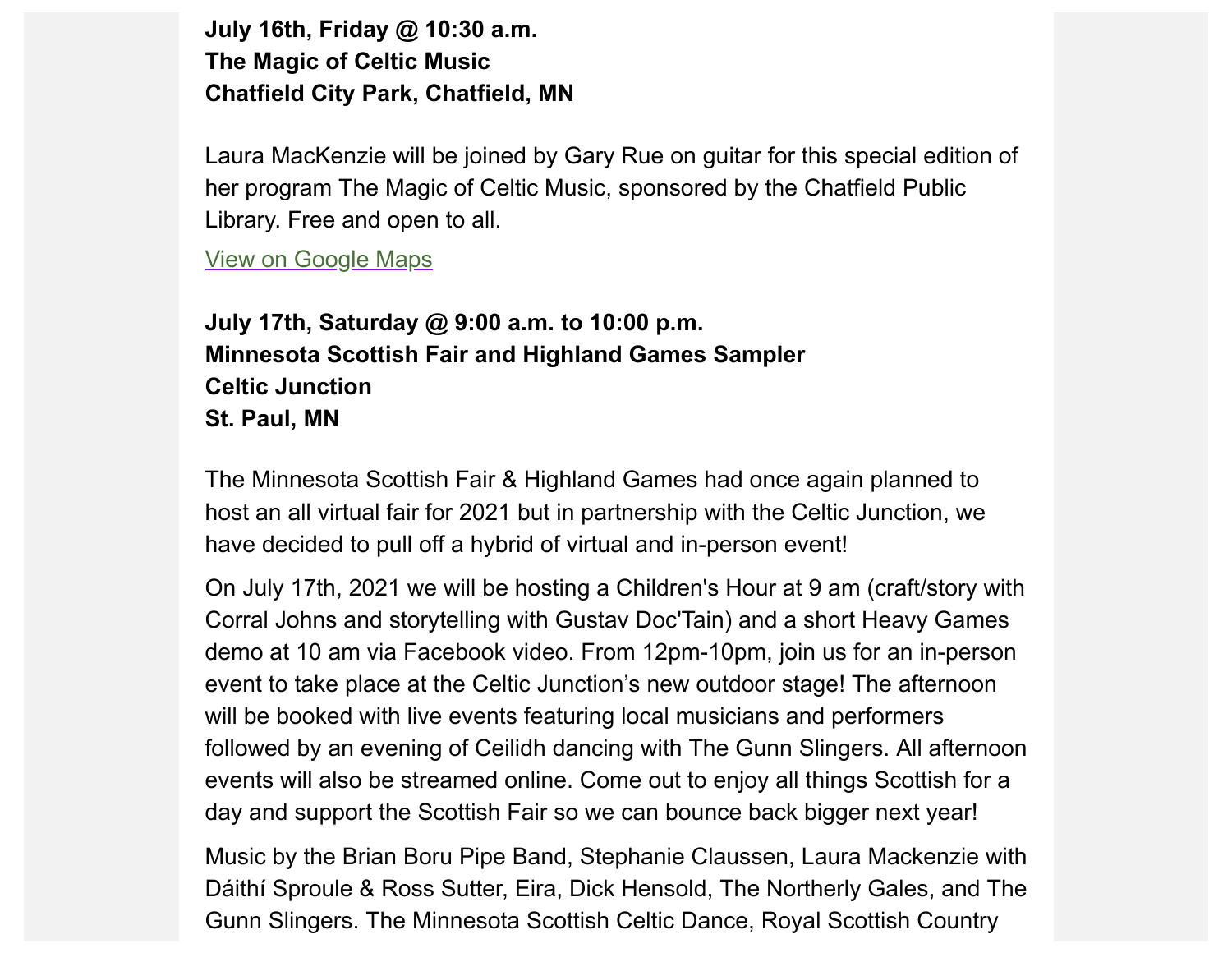Dance Society Twin Cities Branch and Fligmagaerie Scottish Step Dancers will also perform.

Food and drink will be available for purchase on site.

We are excited to partner with the Celtic Junction to make this event happen!

Tickets are available for pre-sale or at the gate: [https://celticjunction.org/event/scottish-fair-sampler/](https://scottishamericancentermn.us10.list-manage.com/track/click?u=2fe4099001736ac4b948473e4&id=4be4330fad&e=6b0ba04b53)

Afternoon tickets (12-6:20 pm) | \$10 Ceilidh tickets (6:30-10 pm) | \$10 All day pass (12-10 pm) | \$15 Free admission for 18 years and under

All proceeds support the Minnesota Scottish Fair & Highland Games.

Tune in on Facebook for more info and updates! [https://www.facebook.com/events/483244276304922](https://scottishamericancentermn.us10.list-manage.com/track/click?u=2fe4099001736ac4b948473e4&id=95a62cceae&e=6b0ba04b53)

**July, 23rd - Friday @ 6:30 p.m. Laura and The Lasses Pond Dakota Mission Park 401 E. 104th Street Bloomington, MN**

Laura & The Lasses will perform outdoors in a historic area of the Bloomington parks. Joining Laura will be Mary Vanorny (fiddle) and Patrice Pakiz (keyboard), in this lovely setting, sponsored by the City of Bloomington. Free and open to all.

[View on Google Maps](https://scottishamericancentermn.us10.list-manage.com/track/click?u=2fe4099001736ac4b948473e4&id=44e96f851d&e=6b0ba04b53)